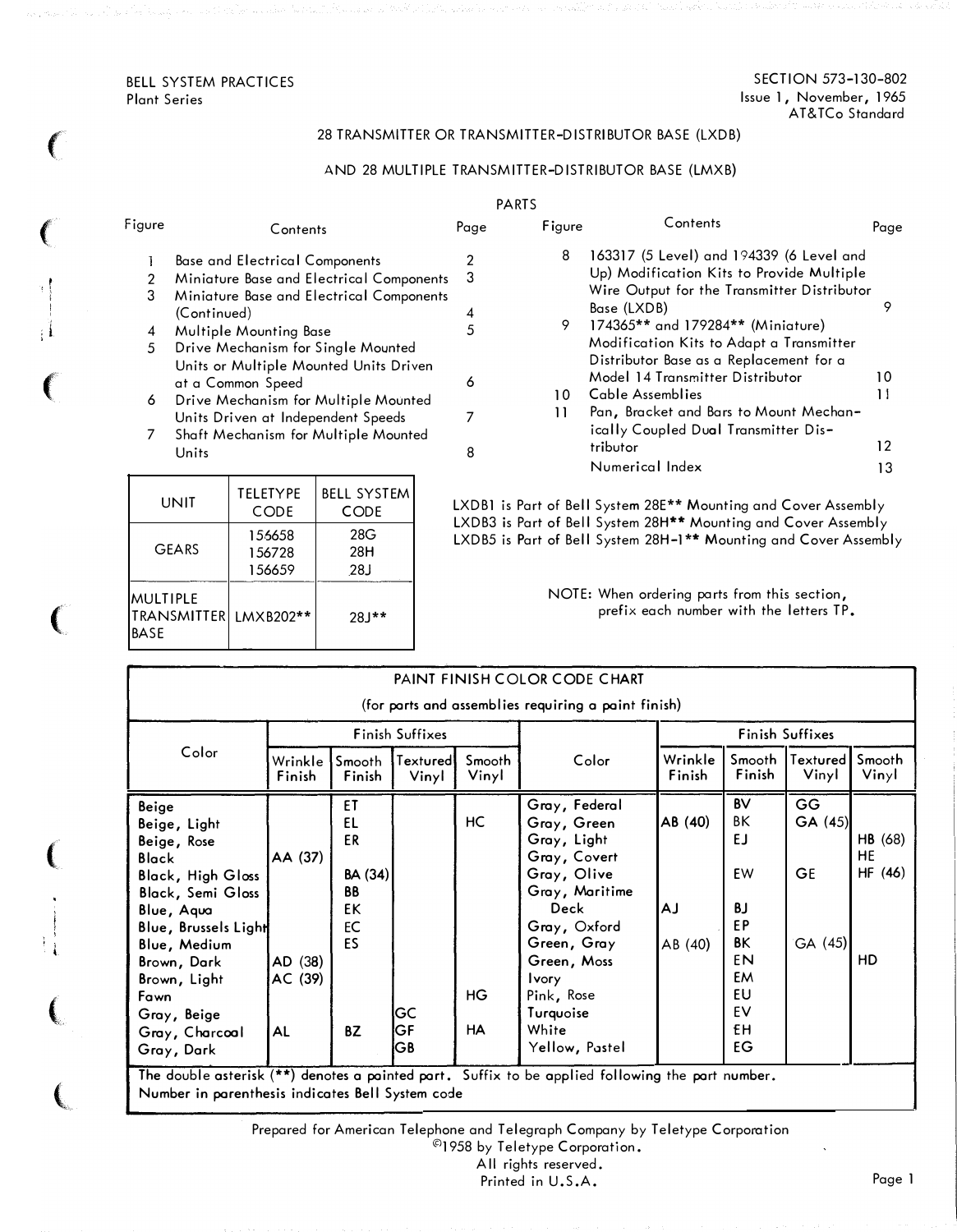

#### FIGURE 1. BASE AND ELECTRICAL COMPONENTS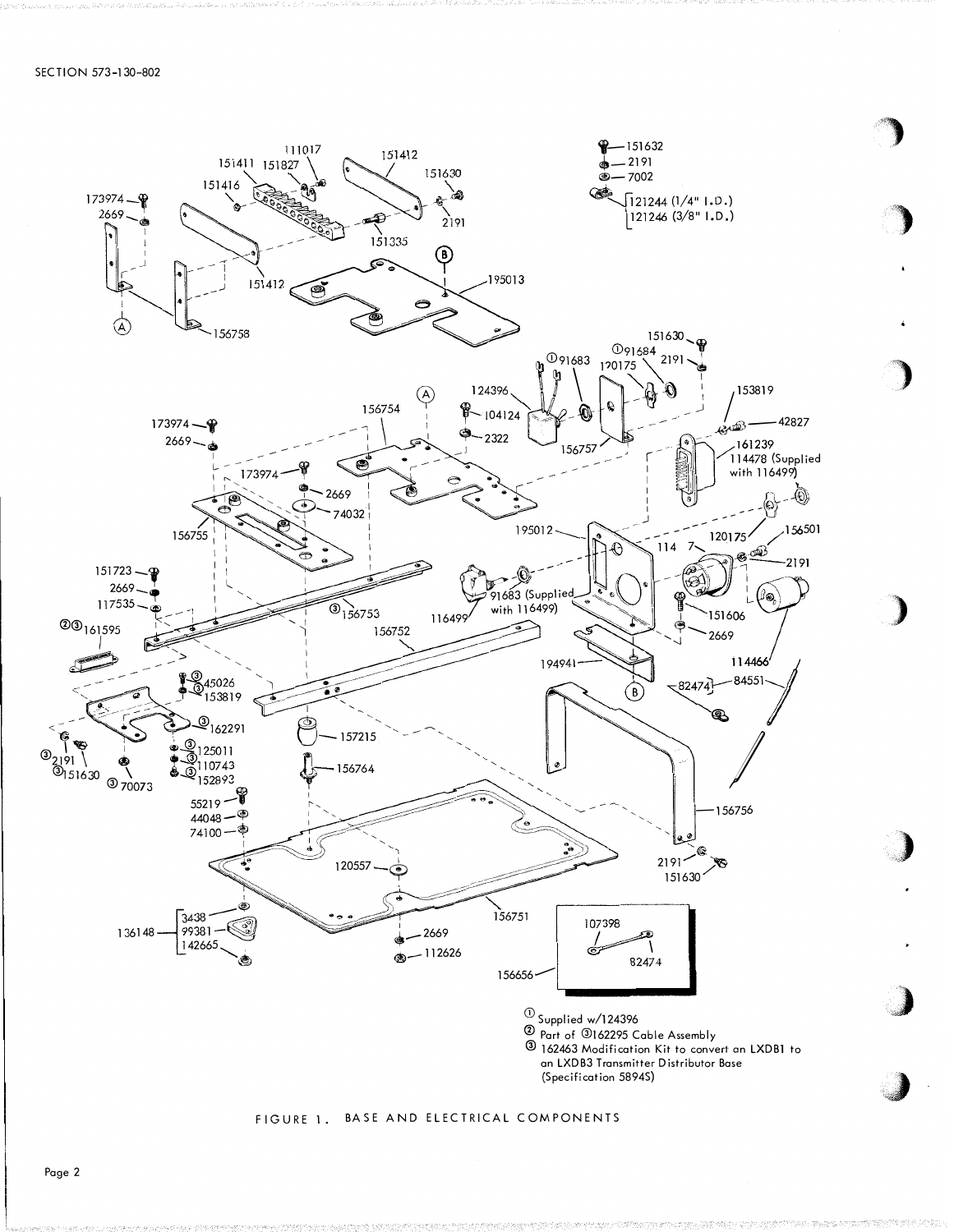![](_page_2_Figure_1.jpeg)

#### FIGURE 2. MINIATURE BASE AND ELECTRICAL COMPONENTS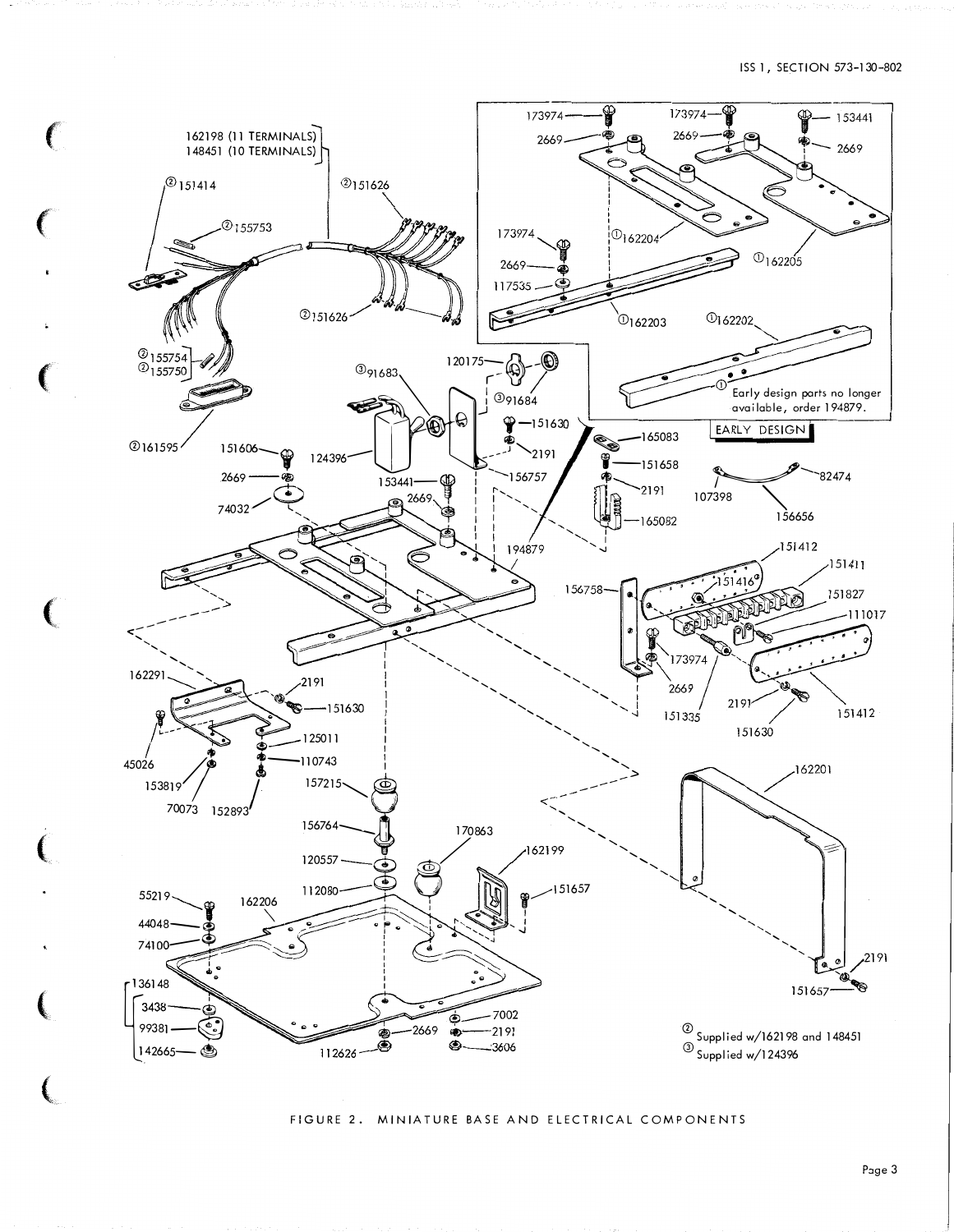![](_page_3_Figure_1.jpeg)

\*\*Refer to page 1 for Finish Suffix

## FIGURE 3. MINIATURE BASE AND ELECTRICAL COMPONENTS (Continued)

Page 4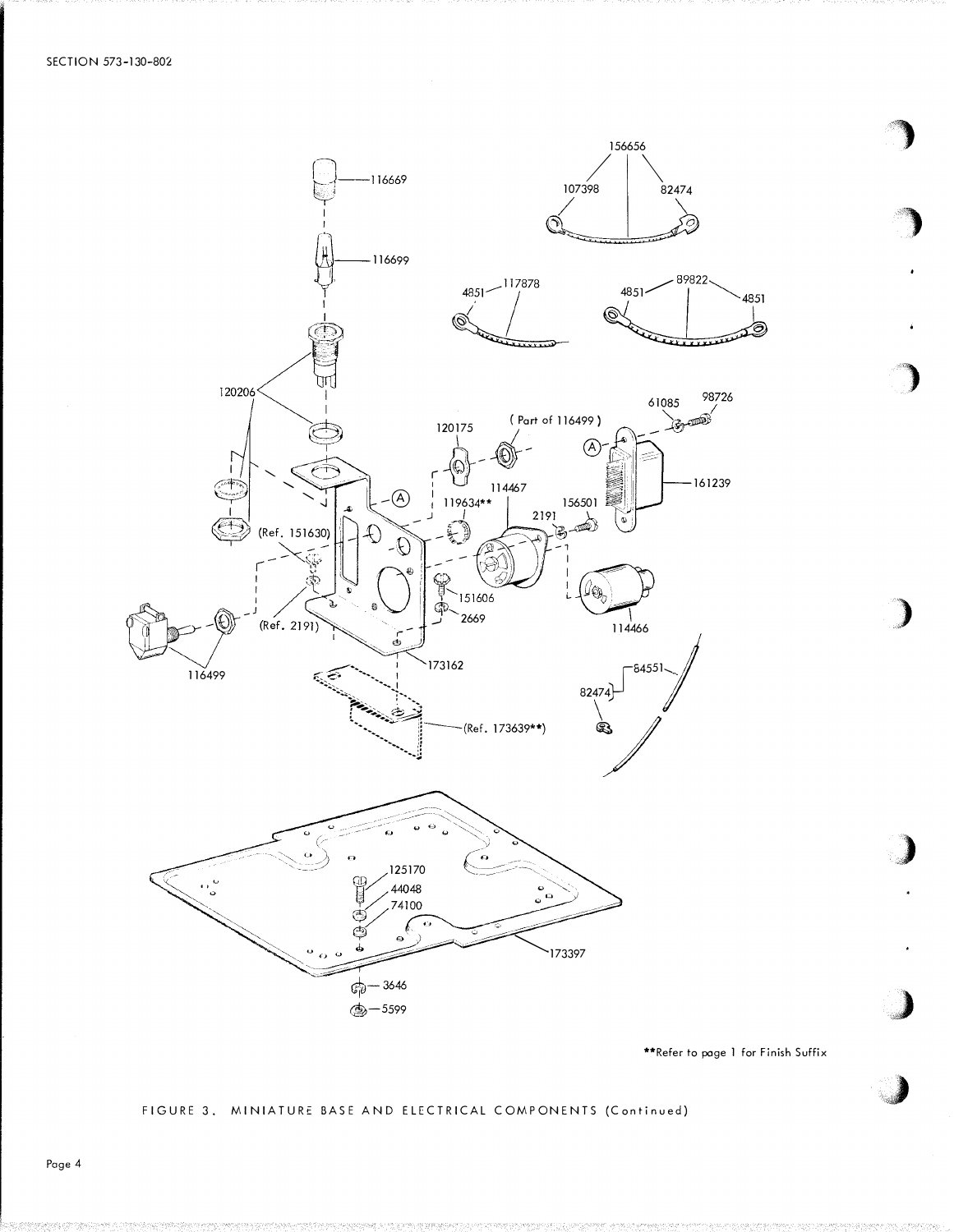ISS 1, SECTION 573-130-802

![](_page_4_Figure_1.jpeg)

FIGURE 4. MULTIPLE MOUNTING BASE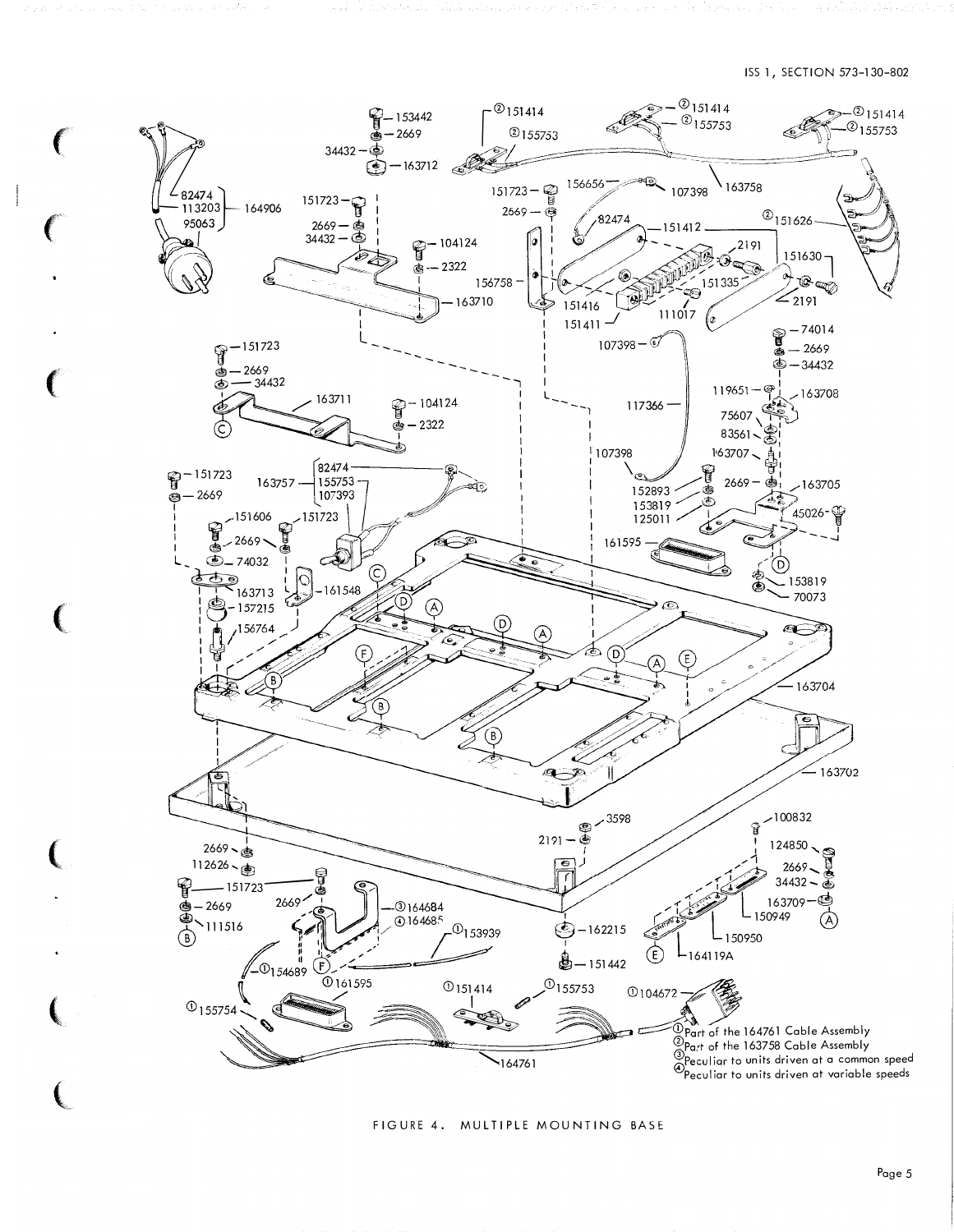![](_page_5_Figure_1.jpeg)

| Gear Chart for Single Mounted Units or Multiple Mounted Units Driven at a Common Speed |               |              |                |              |            |              |          |  |
|----------------------------------------------------------------------------------------|---------------|--------------|----------------|--------------|------------|--------------|----------|--|
| <i><b>Speed</b></i>                                                                    | Set<br>Number | Pinion       | Driven<br>Gear | Unit<br>Code | Baud       | Single       | Multiple |  |
| <b>60 WPM</b>                                                                          | 156658        | 156627 (18T) | 156626 (88T)   | 7.42         | 45.45      | X            | X        |  |
| 65 WPM                                                                                 | 173598        | 173600 (26T) | 173599 (120T)  | 7.00         | 45.5       |              | X        |  |
| 67 WPM                                                                                 | 161358        | 161352 (11T) | 161351 (49T)   | 7.42         | 50         | X            |          |  |
| 67 WPM                                                                                 | 176152        | 176154 (22T) | 176153 (98T)   | 7.42         | 50         |              | X        |  |
| 71 WPM                                                                                 | 161359        | 161354 (15T) | 161353 (63T)   | 7.00         | 50         | X            |          |  |
| 75 WPM                                                                                 | 156728        | 156725 (24T) | 156726 (94T)   | 7.42         | 56.9       | X            | X        |  |
| 100 WPM                                                                                | @156659       | 156629 (24T) | 156628 (72T)   |              | See Note 3 | X            | X        |  |
| 120 WPM                                                                                | 173427        | 173159 (32T) | 173160 (80T)   | 8.5          | 102.9      | X            |          |  |
| 107 WPM                                                                                | 173595        | 173597 (30T) | 173596 (84T)   | 7.00         | 75         |              | X        |  |
| 100 WPM                                                                                | 194348        | 194349 (52T) | 194350 (104T)  | 7.50         | 75         | X            |          |  |
| <b>60 WPM</b>                                                                          | 194353        | 194352 (17T) | 194351 (56T)   | 7.50         | 45.5       | $\times$     |          |  |
| 67 WPM                                                                                 | @197697       | 197696 (21T) | 197695 (78T)   | 7.42         | 50         | $\mathsf{X}$ |          |  |
| <b>60 WPM</b>                                                                          | 2305534       | 305528 (26T) | 305531 (106T)  | 7.42         | 45.5       | X            |          |  |
| 67 WPM                                                                                 | 2 305535      | 305529 (28T) | 305532 (104T)  | 7.42         | 50         | X            |          |  |
| 100 WPM                                                                                | 2305536       | 305530 (40T) | 305533 (100T)  | 7.42         | 74.2       | X            |          |  |
| <b>66 WPM</b>                                                                          | 193622        | 192784 (25T) | 192785 (112T)  | $8 - 8/13$   | 57.69      | X            |          |  |
| 53 WPM                                                                                 | 193665        | 192786 (20T) | 192787 (112T)  | $8 - 8/13$   | 46.15      | X            |          |  |
| 101 WPM                                                                                | 197618        | 197616 (31T) | 197617 (92T)   | 7.42         | 75         | X            |          |  |
| 83.3 WPM                                                                               |               | 195429 (20T) | 195430 (72T)   | 8.5          | 78         | X            |          |  |
| 58.8 WPM                                                                               | 308179        | 308177 (20T) | 308178 (102T)  | 8.5          | 50         | X            | X        |  |
| 58.8 WPM                                                                               | 308182        | 308180 (24T) | 308181 (102T)  | 8.5          | 50         | X            | X        |  |
| 53.7 WPM                                                                               | 308185        | 308183 (24T) | 308184 (112T)  | 8.5          | 45.5       | X            | x        |  |
| 66.9 WPM                                                                               | 308188        | 308186 (19T) | 308187 (71T)   | 8.5          | 56.86      | X            | X        |  |

2 Motor speed 3000 RPM (50 cycle operation), all others 3600 RPM (60 cycle operation).

<sup>3</sup> The 156659 Gear Set (100 WPM) is applicable for 7.42 Unit Code-74.2 Baud, 8.5 Unit Code-85 Baud and 11.0 Unit Code, 110 Baud.

FIGURE 5. DRIVE MECHANISM FOR SINGLE MOUNTED UNITS OR MULTIPLE

MOUNTED UNITS DRIVEN AT A COMMON SPEED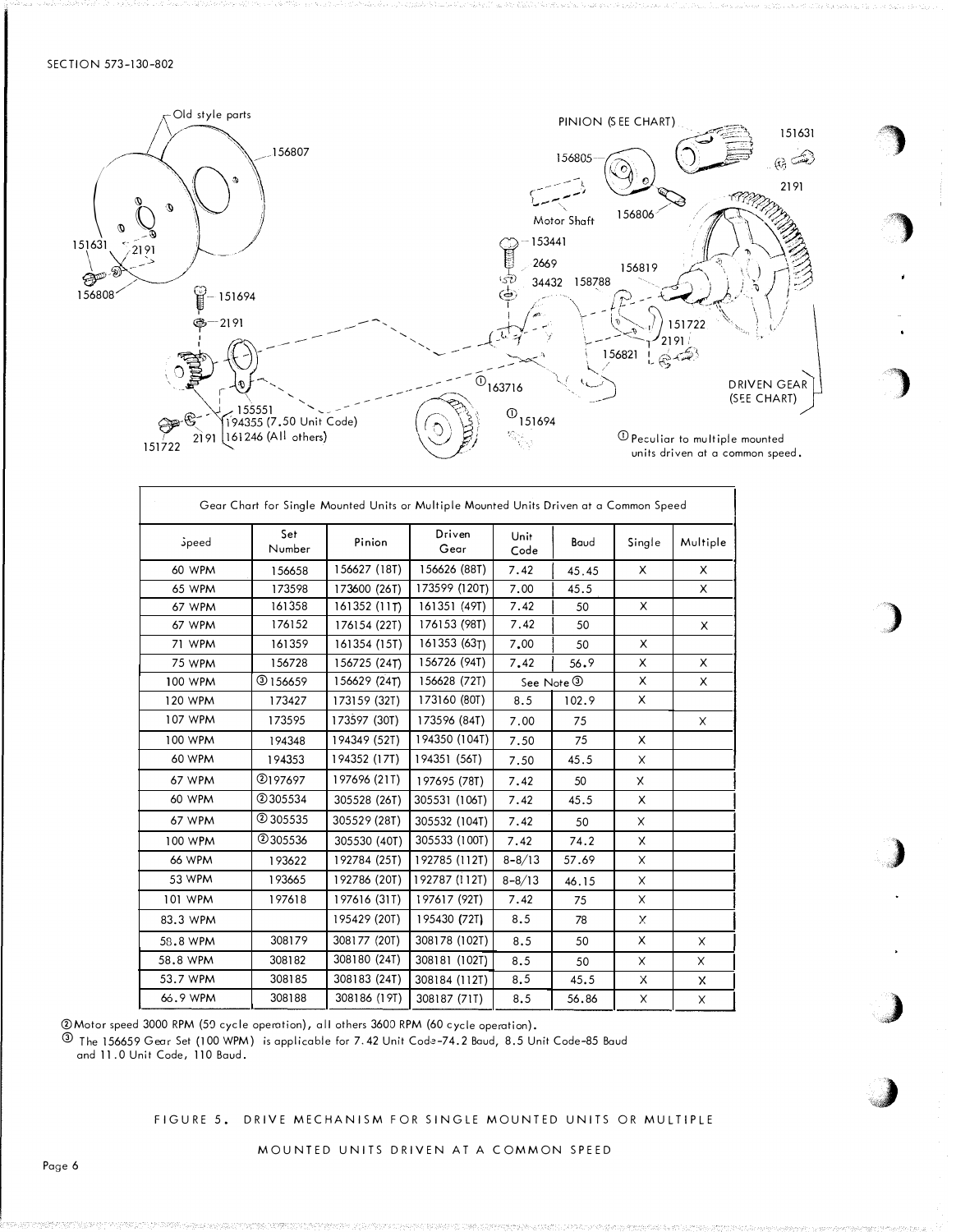![](_page_6_Figure_1.jpeg)

ſ

€

| Gear Chart for Multiple Mounted Units Driven at Independent Speeds |               |              |                |              |       |  |  |  |  |  |  |
|--------------------------------------------------------------------|---------------|--------------|----------------|--------------|-------|--|--|--|--|--|--|
| Speed                                                              | Set<br>Number | Pinion       | Driven<br>Gear | Unit<br>Code | Baud  |  |  |  |  |  |  |
| 60 WPM                                                             | 173098        | 173100 (45T) | 173099 (110T)  | 7.42         | 45.45 |  |  |  |  |  |  |
| 67 WPM                                                             | 174346        | 174347 (44T) | 174348 (98T)   | 7.42         | 50    |  |  |  |  |  |  |
| <b>75 WPM</b>                                                      | 173101        | 173103 (48T) | 173102 (94T)   | 7.42         | 56.9  |  |  |  |  |  |  |
| 100 WPM                                                            | 173104        | 173106 (56T) | 173105 (84T)   | 7.42         | 74.2  |  |  |  |  |  |  |

FIGURE 6. DRIVE MECHANISM FOR MULTIPLE MOUNTED UNITS DRIVEN AT INDEPENDENT SPEEDS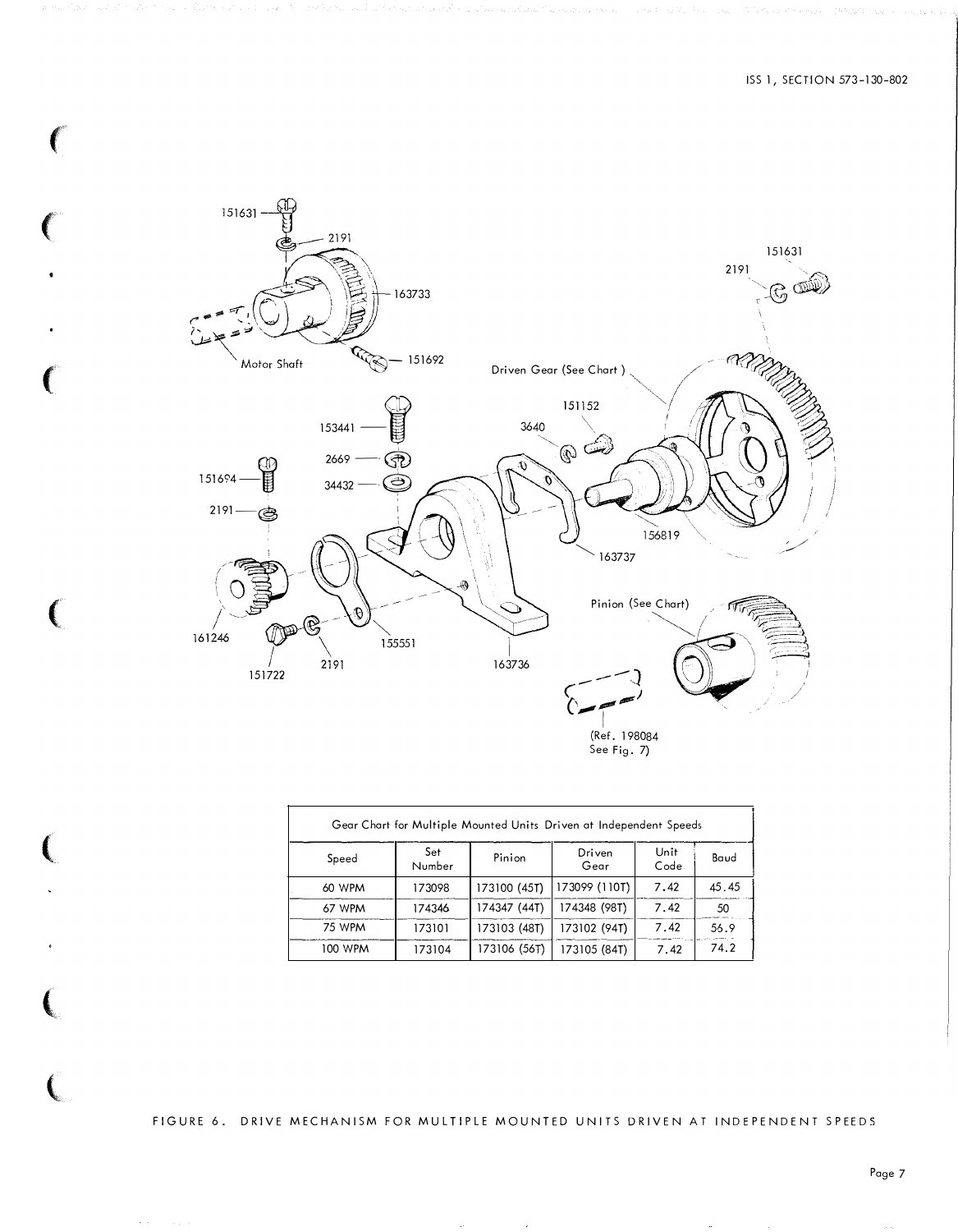![](_page_7_Figure_1.jpeg)

- for units driven at independent speeds (Specification 50234S)
- <sup>3</sup> Peculiar to units driven at a common speed
- 198088 Modification kit to provide shaft w/bearing for
- units driven at a common speed (Specification 50234S) 5 No longer required

### FIGURE 7. SHAFT MECHANISM FOR MULTIPLE MOUNTED UNITS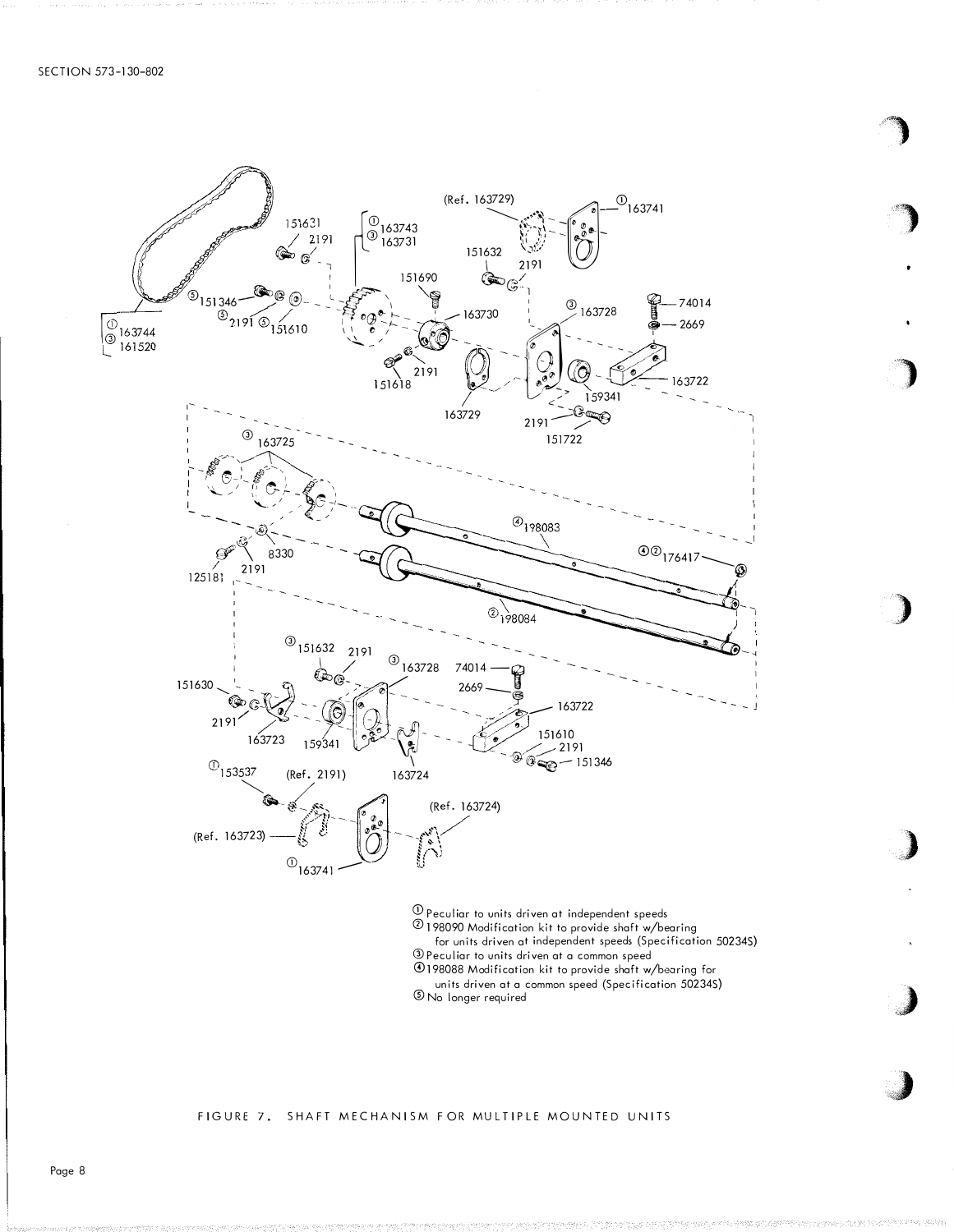![](_page_8_Figure_1.jpeg)

Ć

# FIGURE 8. 163317 (5 LEVEL) AND 194339 (6 LEVEL AND UP) MODIFICATION KITS TO PROVIDE MULTIPLE WIRE OUTPUT FOR THE TRANSMITTER DISTRIBUTOR BASE (LXDB)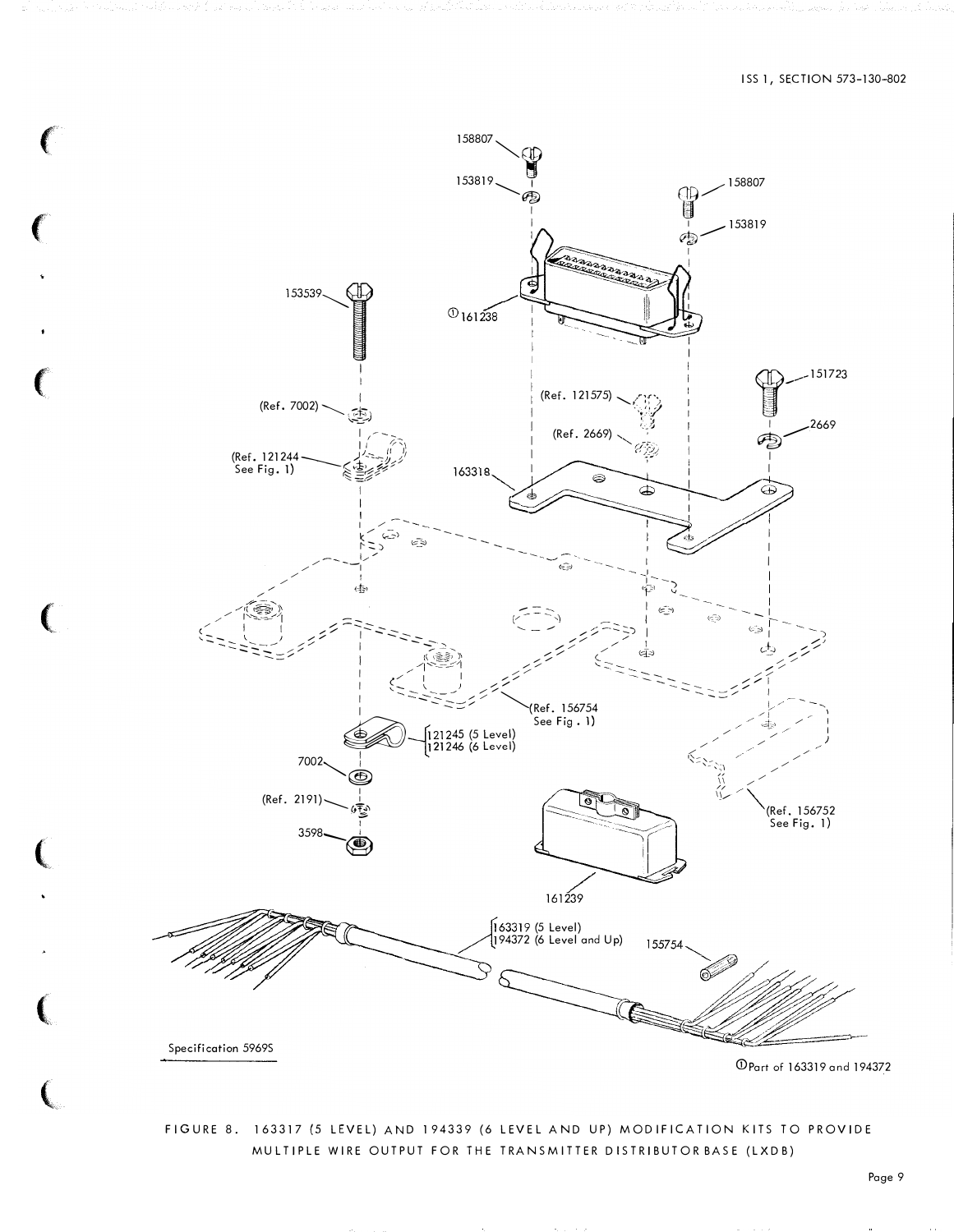SEC TION 573-130-802

![](_page_9_Figure_1.jpeg)

DISTRIBUTOR BASE AS A REPLACEMENT FOR A MODEL 14 TRANSMITTER DISTRIBUTOR

Page 10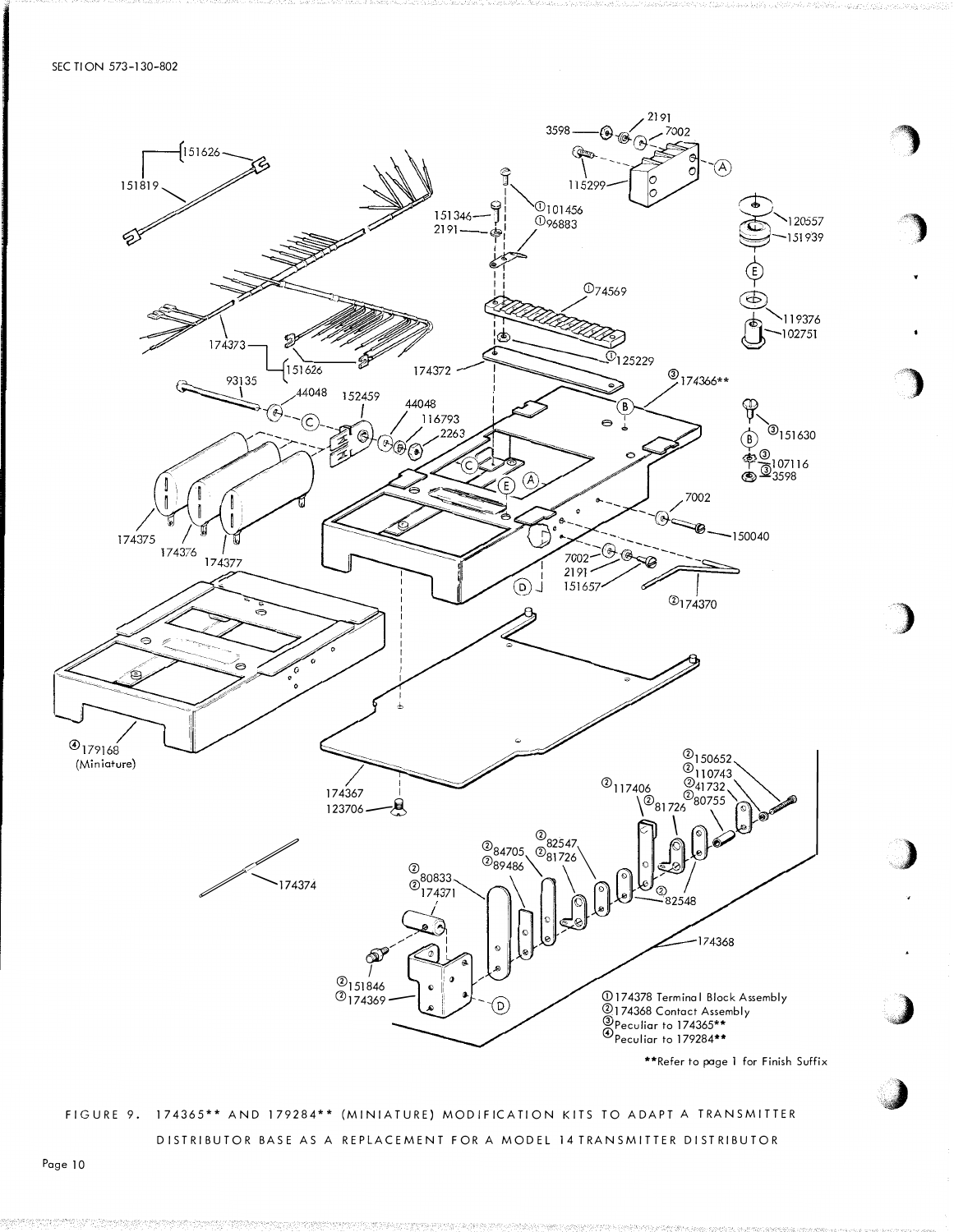![](_page_10_Figure_1.jpeg)

 $\big($ 

FIGURE 10. CABLE ASSEMBLIES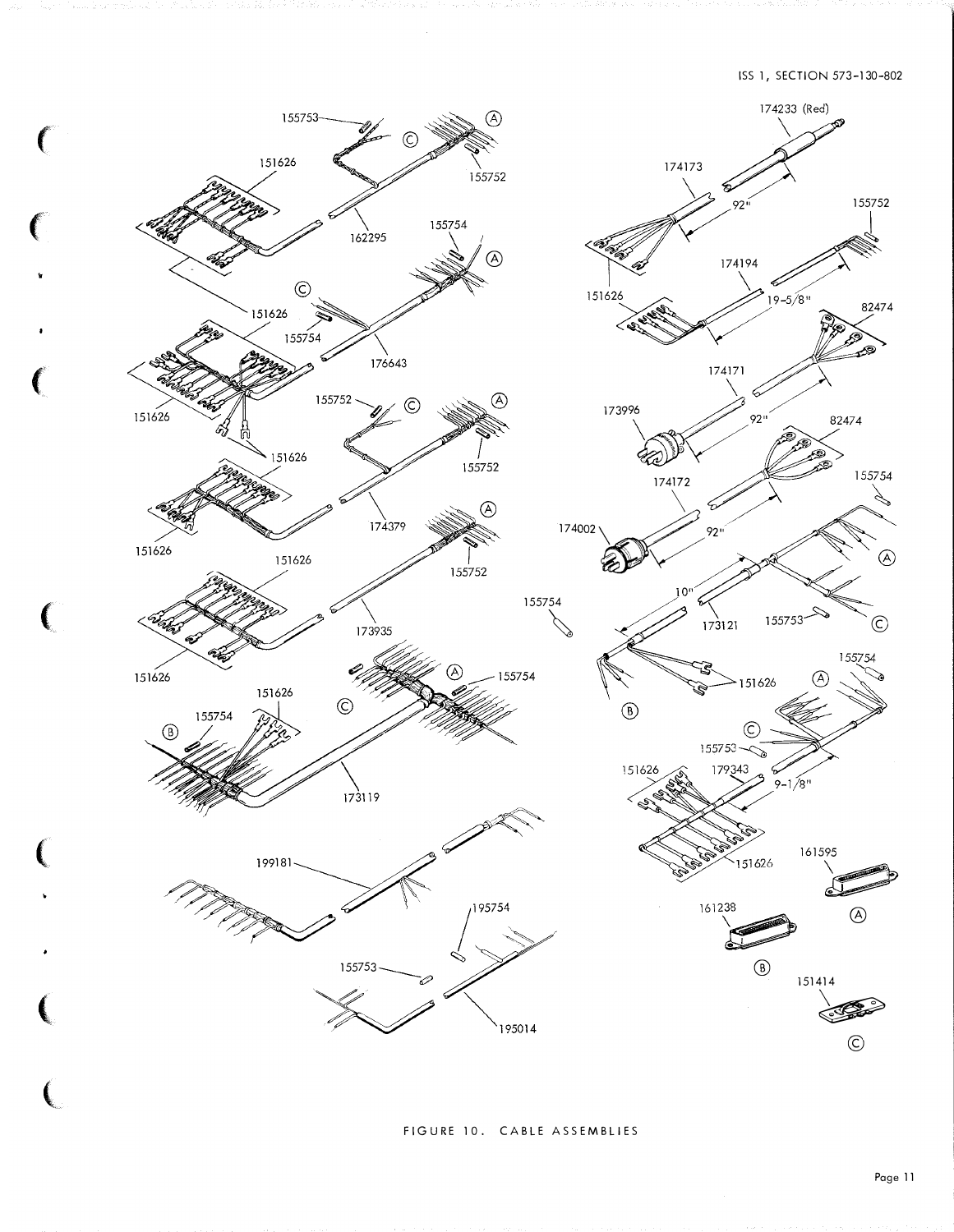![](_page_11_Figure_1.jpeg)

FIGURE 11. PAN, BRACKET AND BARS TO MOUNT MECHANICALLY COUPLED DUAL TRANSMITTER DISTRIBUTOR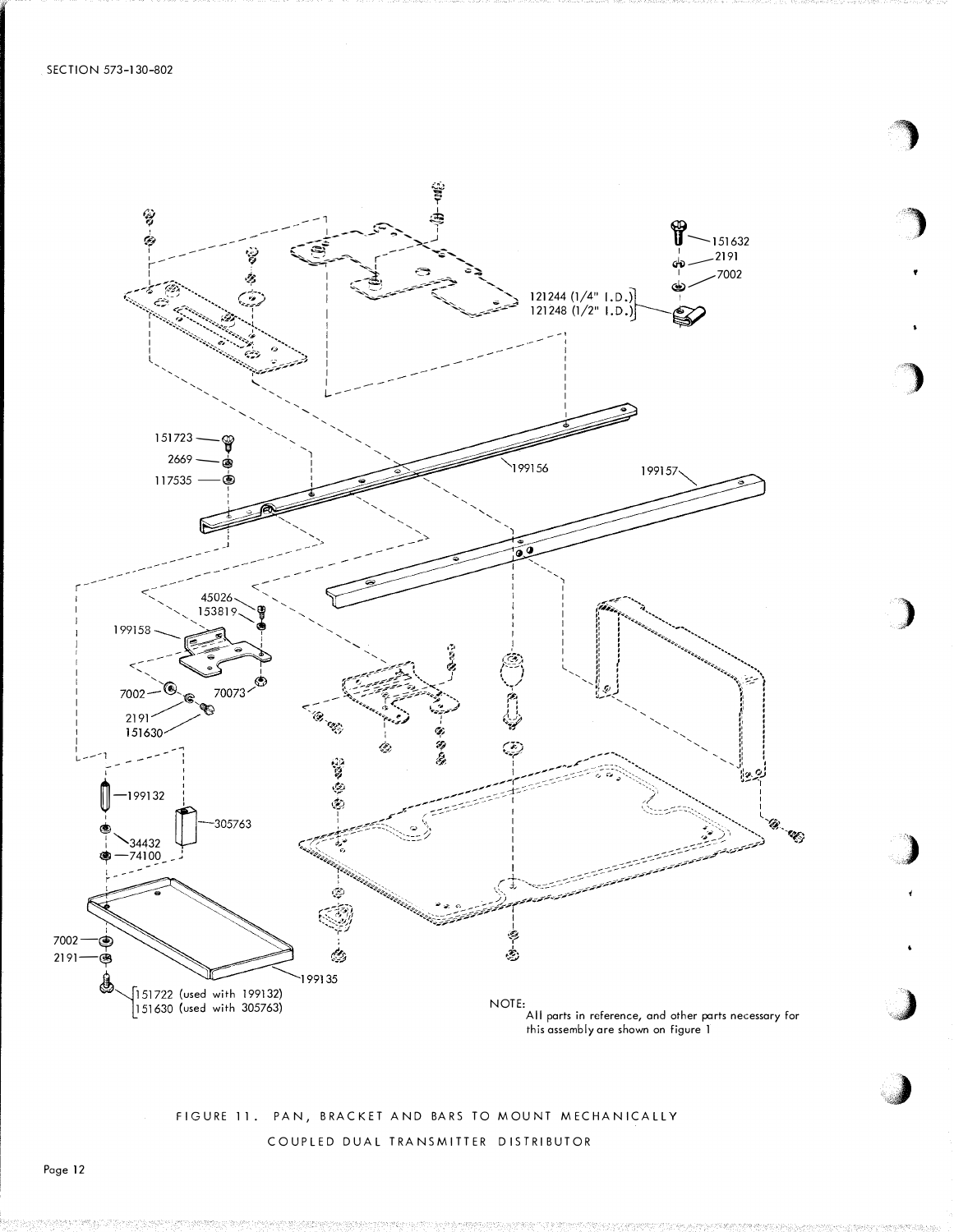## NUMERICAL INDEX

 $\big($ 

ل مار آن ماند های ا

 $\big($ 

'

 $\big($ 

 $\pmb{\epsilon}$ 

 $\big($ 

(

 $\bar{\mathbf{t}}$ 

 $\bullet$ 

 $\big($ 

(

 $\sim$ 

| Part<br>Number | Description and<br>Page Number                 | Part<br>Number | Description and<br>Page Number             | Part<br>Number | Description and<br>Page Number            |
|----------------|------------------------------------------------|----------------|--------------------------------------------|----------------|-------------------------------------------|
| 2191           | Washer, Lock 2 to 8, 10, 12                    | 117406         | Spring, Contact 10                         | 155750         | Sleeve, Insulating $(3/32$ ID $\times$    |
| 2263           | Nut (8–32 Hex) 10                              | 117535         | Washer, Flat 2, 3, 12                      |                | $1/2$ " Lg) 3                             |
| 2322           | Washer, Lock 2, 5                              | 117878         |                                            | 155752         | Sleeve, Insulating $(5/64$ ID $\times$    |
| 2669           | Washer, Lock 2 to 9, 12                        | 119376         | Jumper (3" Black) 4                        |                | $1/2$ " Lg) 11                            |
|                |                                                |                | Washer, Flat 10                            | 155753         |                                           |
| 3438           | Washer, Flat 2, 3                              | 119634**       | Button, Plug 4                             |                | Sleeve, Insulating $(1/8$ ID $\times$     |
| 3598           | Nut (6-40 Hex) 5, 9, 10                        | 119651         | Ring, Retaining 5                          |                | $1/2$ " Lg) 3, 5, 11                      |
| 3606           | Nut (6-40 Hex) 3                               | 120175         | Plate (ON-OFF) 2, 3, 4                     | 155754         | Sleeve, Insulating $(1/16$ ID $\times$    |
| 3640           | Washer, Lock 7                                 | 120206         | Socket, Lamp 4                             |                | $1/2$ " Lg) 3, 5, 9, 11                   |
| 3646           | Washer, Lock 4                                 | 120557         | Washer, Flat 2, 3, 10                      | 156501         | Screw (6-40 $\times$ 7/32 Fil) 2, 4       |
| 4851           | Terminal 4                                     | 121244         | Clamp, Cable (1/4" ID) 2, 12               | 156626         | Gear (88 T) 6                             |
| 5599           | Nut (8-32 Hex) 4                               | 121245         | Clamp, Cable (5/16" ID) 9                  | 156627         | Pinion (18 T) 6                           |
| 7002           | Washer, Flat 2, 3, 9, 10, 12                   | 121246         | Clamp, Cable (3/8" ID) 2, 9                | 156628         | Gear (72 T) 6                             |
| 8330           | Washer, Flat 8                                 | 121248         | Clamp, Cable (1/2" ID) 12                  | 156629         | Pinion (24 T) 6                           |
| 34432          | Washer, Flat 5, 6, 7, 12                       | 123706         | Screw (10-32 $\times$ 1/4" Flat) 10        | 156656         | Jumper $(2-3/4"$ Black) 2 to 5            |
| 41732          | Plate, Clamp 10                                | 124396         | Switch Assembly 2, 3                       | 156658         | Gear Set (60 WPM) 6                       |
| 42827          | Screw $(3-48 \times 1/4 \text{ Fil})$ 2        | 124850         | Screw (10-32 $\times$ 15/32 Fil) 5         | 156659         | Gear Set (100 WPM) 6                      |
| 44048          | Washer, Flat 2, 3, 4, 10                       | 125011         | Washer, Flat 2, 3, 5                       | 156725         | Pinion (24 T) 6                           |
| 45026          | Screw, Shoulder (3-48) 2, 3, 5, 12             | 125170         | Screw $(8-32 \times 5/16 \text{ Fil})$ 4   | 156726         | Gear (94 T) 6                             |
| 55219          | Screw $(8-32 \times 3/8)$ Fil 2, 3             | 125181         | Screw (2–56 $\times$ 3/8 Fil) 8            | 156728         | Gear Set (75 WPM) 6                       |
| 61085          | Washer, Lock 4                                 | 125229         | Nut (6-32 Hex) 10                          | 156751         | Plate, Base 2                             |
| 70073          | Nut (3-48 Hex) 2, 3, 5, 12                     | 136148         | Modification Kit to Replace                | 156752         | Bar 2                                     |
| 74014          | Screw (10–32 x 3/4 Hex) 5, 8                   |                | Old Style Foot 2, 3                        | 156753         | Bar 2                                     |
| 74032          | Washer, Flat 2, 3, 5                           | 142665         | Nut (8–32 Spl) 2, 3                        | 156754         | Plate w/Spacers 2                         |
| 74100          | Washer, Leather 2, 3, 4, 12                    | 148451         | Cable Assembly 3                           | 156755         | Plate w/Spacers 2                         |
| 74569          | Block, Terminal 10                             | 150040         | Screw $(6-40 \times 5/8 \text{ Fil})$ 10   | 156756         | Guard 2                                   |
| 75607          | Washer, Flat 5                                 | 150652         | Screw (4–40 x 37/64 Fil) 10                | 156757         | Bracket, Switch 2, 3                      |
| 80755          | Bushing, Insulating 10                         | 150949         | Plate, Serial 5                            | 156758         | Bracket 2, 3, 5                           |
| 80833          | Guard, Contact Spring 10                       | 150950         | Plate, Code 5                              | 156764         | Stud $2, 3, 5$                            |
| 81726          | Terminal 10                                    | 151152         | Screw (4–40 $\times$ 3/16 Hex) 7           | 156805         | Retainer, Pinion 6                        |
| 82474          | Terminal 2 to 5, 11                            | 151335         | Stud 2, 3, 5                               | 156806         | Post 6                                    |
| 82547          | Insulator $(.094")$ 10                         | 151346         | Screw (6–40 $\times$ 3/8 Fil) 8, 10        | 156807         | Disk 6                                    |
| 82548          | Insulator $(.062")$ 10                         | 151411         | Block, Terminal 2, 3, 5                    | 156808         | Disk 6                                    |
| 83561          | Washer, Spring 5                               | 151412         | Insulator $(1-9)$ 2, 3, 5                  | 156819         | Shaft w/Bearings 6, 7                     |
| 84551          | Jumper (5–1/4" Black) 2, 4                     | 151414         | Switch, Sensitive 3, 5, 11                 | 156821         | Housing w/Bearings 6                      |
| 84705          | Spring, Contact 10                             | 151416         | Nut (6–40 Hex) 2, 3, 5                     | 157215         | Mount, Vibration 2, 3, 5                  |
| 89486          | Stiffener 10                                   | 151442         | Screw (6–40 $\times$ 1/2 Hex) 5            | 158788         | Clamp, Bearing 6                          |
| 89822          | Jumper (3–11/16" Black) 4                      | 151606         | Screw (10-32 $\times$ 1/4 Hex) 2 to 5      | 158807         | Screw $(3-48 \times 11/64 \text{ Fil})$ 9 |
| 91683          | Nut (15/32–32 Hex) 2, 3, 4                     | 151610         | Washer, Flat 8                             | 159341         | Bearing, Ball 8                           |
| 91684          | Nut (15/32–32 Ring) 2, 3                       | 151618         | Screw (6–40 x 7/16 Fil) 8                  | 161238         | Connector, Receptacle (36 Pt)             |
| 93135          | Screw (8–32 x 1–3/4 Fil) 10                    | 151626         | Terminal 3, 5, 10, 11                      |                | 9, 11                                     |
| 95063          | Connector, Plug (3 Pt) 5                       | 151630         | Screw $(6-40 \times 1/4$ Hex) 2, 3,        | 161239         | Connector, Plug (36 Pt) 2, 4, 9           |
| 96883          | Terminal 10                                    |                | 5, 8, 10, 12                               | 161246         | Pinion (20 T) 6, 7                        |
| 98726          | Screw (3–48 x 1/4 Fil) 4                       | 151631         | Screw $(6-40 \times 5/16$ Hex) 6, 7, 8     | 161351         | Gear (49 T) 6                             |
| 99381          | Foot, Rubber 2, 3                              | 151632         | Screw (6–40 x 3/8 Hex) 2, 8, 12            | 161352         | Pinion $(11 T)$ 6                         |
| 100832         | Screw, Drive (#0 x 3/16) 5                     | 151657         | Screw (6–40 $\times$ 1/4 Fil) 3, 10        | 161353         | Gear (63 T) 6                             |
| 101456         | Screw (6–32 x 9/32 Rd) 10                      | 151658         | Screw (6–40 $\times$ 5/16 Fil) 3           | 161354         | Pinion (15 T) 6                           |
| 102751         | Nut (10-32 Hex) 10                             | 151690         | Screw (10–32 x 5/16 Fil) 8                 | 161358         | Gear Set (67 WPM) 6                       |
| 104124         | Screw $(1/4-32 \times 11/32$ Hex) 2, 5         | 151692         | Screw $(6 - 40 \times 3/16 \text{ Fil})$ 7 | 161359         | Gear Set (71 WPM) 6                       |
| 104672         | Connector, Plug (12 Pt) 5                      | 151694         | Screw (6-40 x 11/32 Fil) 6, 7              | 161520         | Belt, Toothed (64 T) 8                    |
| 107116         | Washer, Lock 10                                | 151722         | Screw (6–40 x $3/16$ Hex) 6, 7,            | 161548         | Bracket, Switch 5                         |
| 107393         | Switch, Toggle (SP-ST) 5                       |                | 8, 12                                      | 161595         | Connector, Receptacle (36 Pt)             |
| 107398         | Terminal 2 to 5                                | 151723         | Screw $(10-32 \times 3/8$ Hex) 2, 5,       |                | 2, 3, 5, 11                               |
| 110743         | Washer, Lock 2, 3, 10                          |                | 9, 12                                      | 162198         | Cable Assembly 3                          |
| 111017         | Screw $(6-40 \times 5/16 \text{ Fil})$ 2, 3, 5 | 151819         | Jumper (3" Black) 10                       | 162199         | Latch 3                                   |
| 111516         | Washer, Flat 5                                 | 151827         | Strap, Terminal 2, 3                       | 162201         | Guard 3                                   |
| 112080         | Washer, Flat 3                                 | 151846         | Post, Spring 10                            | 162202         | Bar, Right 3                              |
| 112626         | Nut (10–32 Hex) 2, 3, 5                        | 151939         | Grommet, Rubber 10                         | 162203         | Bar, Left 3                               |
| 113203         | Cord 5                                         | 152459         | Bracket, Mounting 10                       | 162204         | Plate, Front 3                            |
| 114466         | Connector, Receptacle (2 Pt) 2,4               | 152893         | Screw $(4-40 \times 1/4$ Hex) 2, 3, 5      | 162205         | Plate, Rear 3                             |
| 114467         | Connector, Plug (2 Pt) 2, 4                    | 153441         | Screw (10–32 x 7/16 Hex) 3, 6, 7           | 162206         | Plate, Base 3                             |
| 114478         | Nut (15/32-32 Hex) 2, 4                        | 153442         | Screw (10–32 $\times$ 1/2 Hex) 5           | 162215         | Hub 5                                     |
| 115299         | Block, Terminal 10                             | 153537         | Screw (6-40 $\times$ 9/32 Hex) 8           | 162291         | Bracket, Connector Mounting               |
| 116499         | Switch, Toggle 2, 4                            | 153539         | Screw (6-40 x 11/16 Hex) 9                 |                | 2, 3                                      |
| 116669         | Lens (Red) 4                                   | 153819         | Washer, Lock 2, 3, 5, 9, 12                | 162295         | Cable Assembly 2, 11                      |
| 116699         | Lamp, Neon (1/25 Watt) 4                       | 153939         | Jumper (4" Black) 5                        | 162463         | Modification Kit 2                        |
| 116793         | Washer, Lock 10                                | 154689         | Jumper (3" Black) 5                        | 163317         | Modification Kit 9                        |
| 117366         | Jumper (8-1/2" Green) 5                        | 155551         | Clamp, Bearing 6, 7                        | 163318         | Plate, Connector 9                        |
|                |                                                |                |                                            |                |                                           |

\*\*Refer to page 1 for Finish Suffix

 $\alpha_{\rm{p}}$ 

Page 13